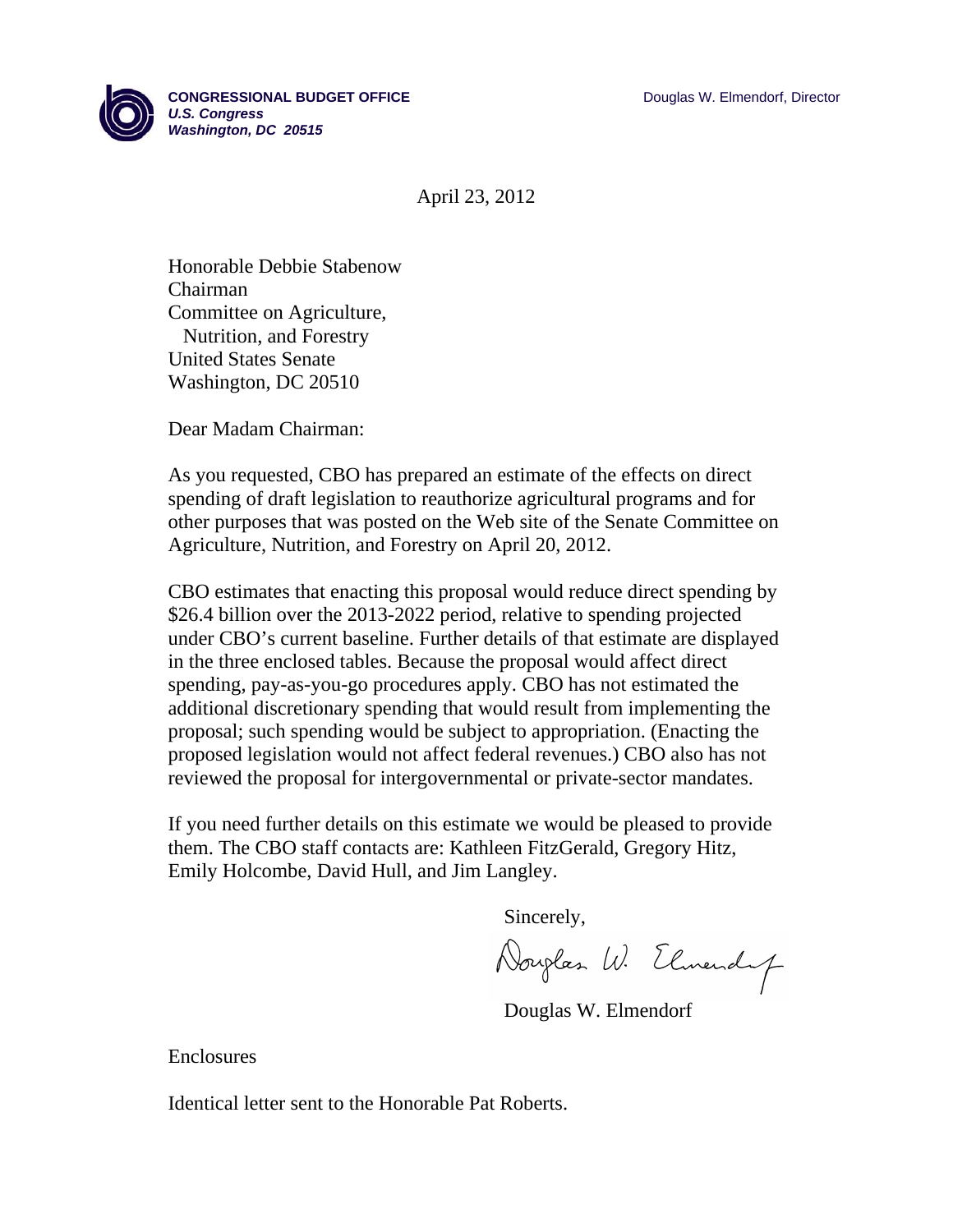## Table 1. Summary of the Effects on Direct Spending from Draft Legislation to Reauthorize Agricultural Programs Through 2017, and for April 23, 2012 **Other Purposes, as Posted on the Web site of the Senate Committee on Agriculture, Nutrition, and Forestry on April 20, 2012**

2013-

(Millions of dollars, by fiscal year)

|                                                      | 2013   | 2014     | 2015     | 2016                                        | 2017     | 2018     | 2019        | 2020     | 2021     | 2022     | 2013-<br>2017 | 2013-<br>2022 |
|------------------------------------------------------|--------|----------|----------|---------------------------------------------|----------|----------|-------------|----------|----------|----------|---------------|---------------|
|                                                      |        |          |          | <b>CHANGES IN DIRECT SPENDING (Outlays)</b> |          |          |             |          |          |          |               |               |
| <b>Title I - Commodities</b>                         | 207    | $-1,808$ | $-2,786$ | $-2,072$                                    | $-1,854$ | $-2,387$ | $-2,232$    | $-2,295$ | $-2,172$ | $-2,061$ | $-8,312$      | $-19,458$     |
| <b>Title II - Conservation</b>                       | $-176$ | $-158$   | $-407$   | $-411$                                      | $-659$   | $-822$   | $-911$      | $-916$   | $-983$   | $-996$   | $-1,813$      | $-6,441$      |
| Title III - Trade                                    | 0      | 0        | 0        | 0                                           | $\Omega$ | 0        | 0           | $\Omega$ | $\Omega$ | 0        | 0             |               |
| <b>Title IV - Nutrition</b>                          | 28     | $-93$    | $-493$   | $-507$                                      | $-502$   | $-532$   | $-542$      | $-541$   | $-541$   | $-551$   | $-1,567$      | $-4,274$      |
| Title V - Credit                                     |        | 0        | 0        |                                             |          | $\Omega$ | 0           |          |          | 0        | 0             | 0             |
| <b>Title VI - Rural Development</b>                  |        | 0        | 0        | 0                                           |          | 0        | $\mathbf 0$ |          |          |          | 0             |               |
| Title VII - Research, Extension, and Related Matters | 43     | 68       | 80       | 104                                         | 86       | 61       | 53          | 50       | 50       | 50       | 381           | 646           |
| <b>Title VIII - Forestry</b>                         |        |          |          |                                             |          |          |             |          |          |          | 4             |               |
| <b>Title IX - Energy</b>                             | -5     | $-5$     | 8        |                                             |          | 0        |             |          |          |          | 0             |               |
| Title X - Horticulture                               | 32     | 42       | 45       | 46                                          | 48       | 28       | 29          | 30       | 30       | 30       | 212           | 359           |
| <b>Title XI - Crop Insurance</b>                     | 0      | $-168$   | 218      | 306                                         | 309      | 461      | 514         | 543      | 525      | 529      | 666           | 3,238         |
| Title XII - Miscellaneous                            | $-5$   | $-45$    | $-52$    | $-52$                                       | $-52$    | $-52$    | $-52$       | $-52$    | $-52$    | $-52$    | $-206$        | $-466$        |
| <b>Total Changes in Direct Spending</b>              | 125    | $-2,167$ | $-3,387$ | $-2,583$                                    | $-2,622$ | $-3,242$ | $-3,140$    | $-3,180$ | $-3,142$ | $-3,050$ | $-10,634$     | $-26,388$     |

Source: Congressional Budget Office.

Note: Components may not sum to totals because of rounding. Excludes discretionary spending that would be subject to annual appropriation.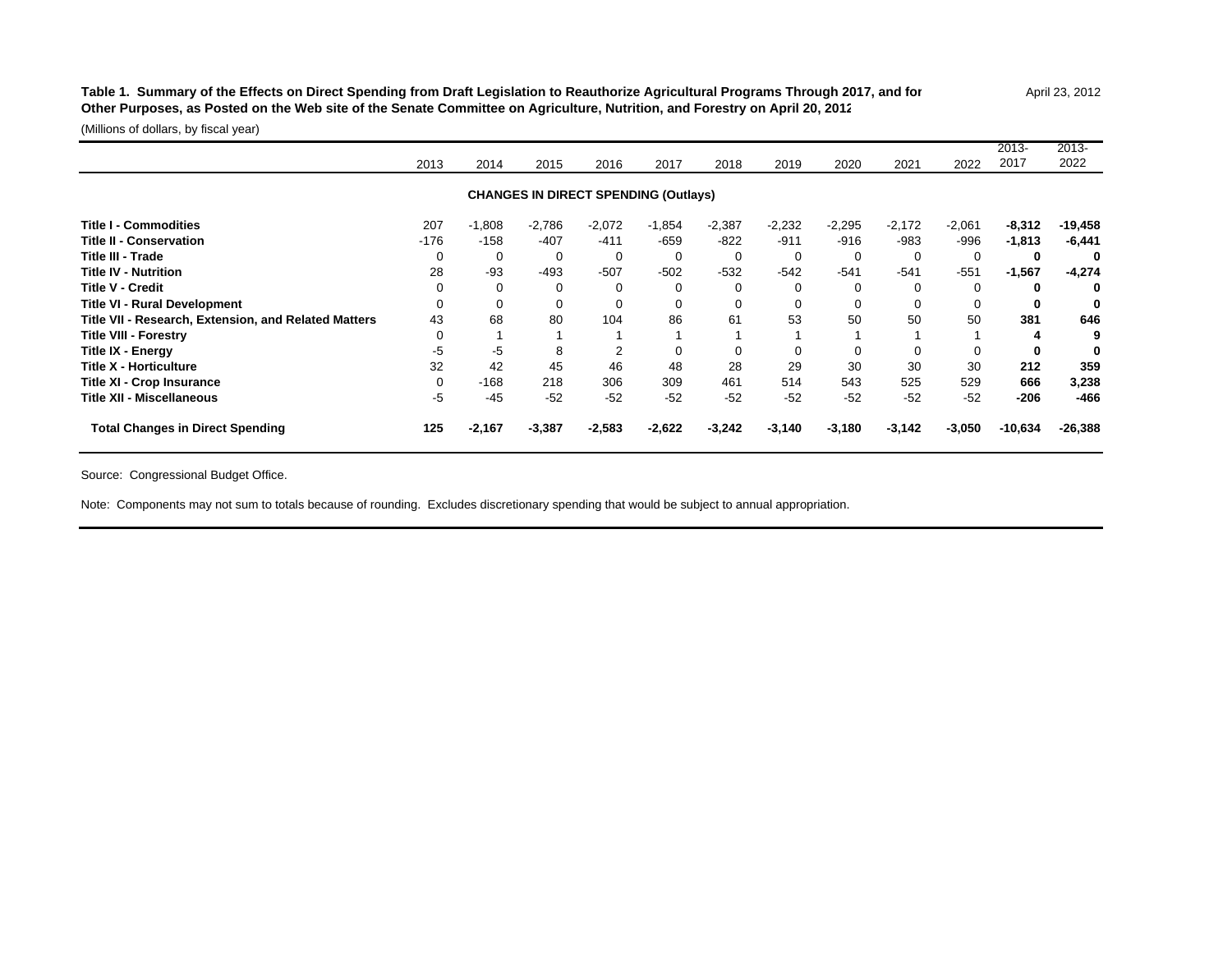Table 2. Change in Commodity Payments Under Title I of Draft Legislation to Reauthorize Agricultural Programs Through 2017, and for April 23, 2012 **Other Purposes, as Posted on the Web site of the Senate Committee on Agriculture, Nutrition, and Forestry, on April 20, 2013 a/**

(Millions of dollars, by fiscal year)

|                                           |             |             |          |                |                |                |                |                |                |                | $2013 -$ | $2013 -$  |
|-------------------------------------------|-------------|-------------|----------|----------------|----------------|----------------|----------------|----------------|----------------|----------------|----------|-----------|
|                                           | 2013        | 2014        | 2015     | 2016           | 2017           | 2018           | 2019           | 2020           | 2021           | 2022           | 2017     | 2022      |
| Corn                                      | 0           | $-567$      | $-884$   | $-475$         | $-319$         | $-717$         | $-601$         | $-745$         | $-671$         | $-564$         | $-2,244$ | $-5,540$  |
| Sorghum                                   | 0           | $-61$       | $-73$    | -40            | $-29$          | $-64$          | $-53$          | $-63$          | $-55$          | $-48$          | $-203$   | $-485$    |
| <b>Barley</b>                             |             | $-63$       | $-73$    | $-69$          | $-70$          | $-72$          | $-71$          | $-71$          | $-70$          | $-69$          | $-275$   | $-628$    |
| Oats                                      |             | 0           | $-2$     | $-1$           | $-2$           | $-2$           | $-2$           | $-2$           | $-2$           | $-1$           | -5       | $-13$     |
| <b>Total Feed Grains</b>                  |             | $-690$      | $-1,032$ | $-585$         | $-419$         | $-853$         | $-726$         | $-879$         | $-798$         | $-683$         | $-2,726$ | $-6,666$  |
| Soybeans                                  |             | 233         | $-42$    | 153            | 174            | 128            | 170            | 233            | 231            | 236            | 518      | 1,515     |
| Wheat                                     |             | $-615$      | $-795$   | $-712$         | $-747$         | $-788$         | $-779$         | $-774$         | $-771$         | $-747$         | $-2,869$ | $-6,728$  |
| <b>Upland Cotton</b>                      |             | $-590$      | $-667$   | $-690$         | $-681$         | $-683$         | $-688$         | $-693$         | $-693$         | $-692$         | $-2,628$ | $-6,077$  |
| <b>Rice</b>                               |             | $-332$      | $-350$   | $-351$         | $-341$         | $-347$         | $-338$         | $-335$         | $-330$         | $-330$         | $-1,374$ | $-3,054$  |
| <b>Peanuts</b>                            |             | $-39$       | $-39$    | $-40$          | $-39$          | $-46$          | $-53$          | $-58$          | $-54$          | $-55$          | $-157$   | $-423$    |
| <b>Other Oilseeds</b>                     |             | 8           | -3       | 4              | 5              | 4              | 5              |                | 8              |                | 14       | 45        |
| <b>Dairy</b>                              | $-42$       | $-46$       | $-42$    | $-32$          | 9              | 15             | -6             | 19             | 45             | 9              | $-153$   | $-71$     |
| Wool                                      | 0           | $\mathbf 0$ | $\Omega$ | $\Omega$       | 0              | $\mathbf 0$    | $\mathbf 0$    | 0              | 0              | $\mathbf 0$    | 0        |           |
| <b>Mohair</b>                             |             | 0           | $\Omega$ | 0              |                | 0              | $\mathbf 0$    |                | 0              | $\Omega$       | 0        |           |
| Honey                                     |             | 0           |          | 0              | 0              | $\mathbf 0$    | $\Omega$       |                | $\Omega$       | $\Omega$       | 0        |           |
| Dry Peas                                  |             | 2           |          | $\overline{2}$ | $\overline{2}$ | $\overline{2}$ | $\overline{2}$ | 2              | 2              | $\overline{2}$ | 7        | 17        |
| Lentils                                   |             | 6           |          | 3              | 2              | $\overline{2}$ | 2              | $\overline{2}$ | $\overline{2}$ | $\overline{2}$ | 15       | 25        |
| <b>Small Chickpeas</b>                    |             | 0           |          | 0              |                | 0              | $\mathbf 0$    |                | $\Omega$       | $\Omega$       | 0        |           |
| Large Chickpeas                           | $\mathbf 0$ | $\mathbf 0$ | $\Omega$ | 0              | $\Omega$       | $\mathbf 0$    | $\mathbf 0$    | $\Omega$       | $\Omega$       | $\mathbf 0$    | 0        |           |
| <b>Total Change in Commodity Payments</b> | $-42$       | $-2,063$    | $-2,965$ | $-2,248$       | $-2,035$       | $-2,567$       | $-2,412$       | $-2,476$       | $-2,358$       | $-2,251$       | $-9,353$ | $-21,416$ |

Source: Congressional Budget Office.

Note: Components may not sum to totals because of rounding.

a. Change in Commodity Payments represents the net change from: (1) elimination of direct payments, countercyclical payments, and average crop revenue election payments; (2) payments under the agricultural risk coverage program; (3) marketing loan benefits; and, (4) dairy basic and supplemental margin protection.